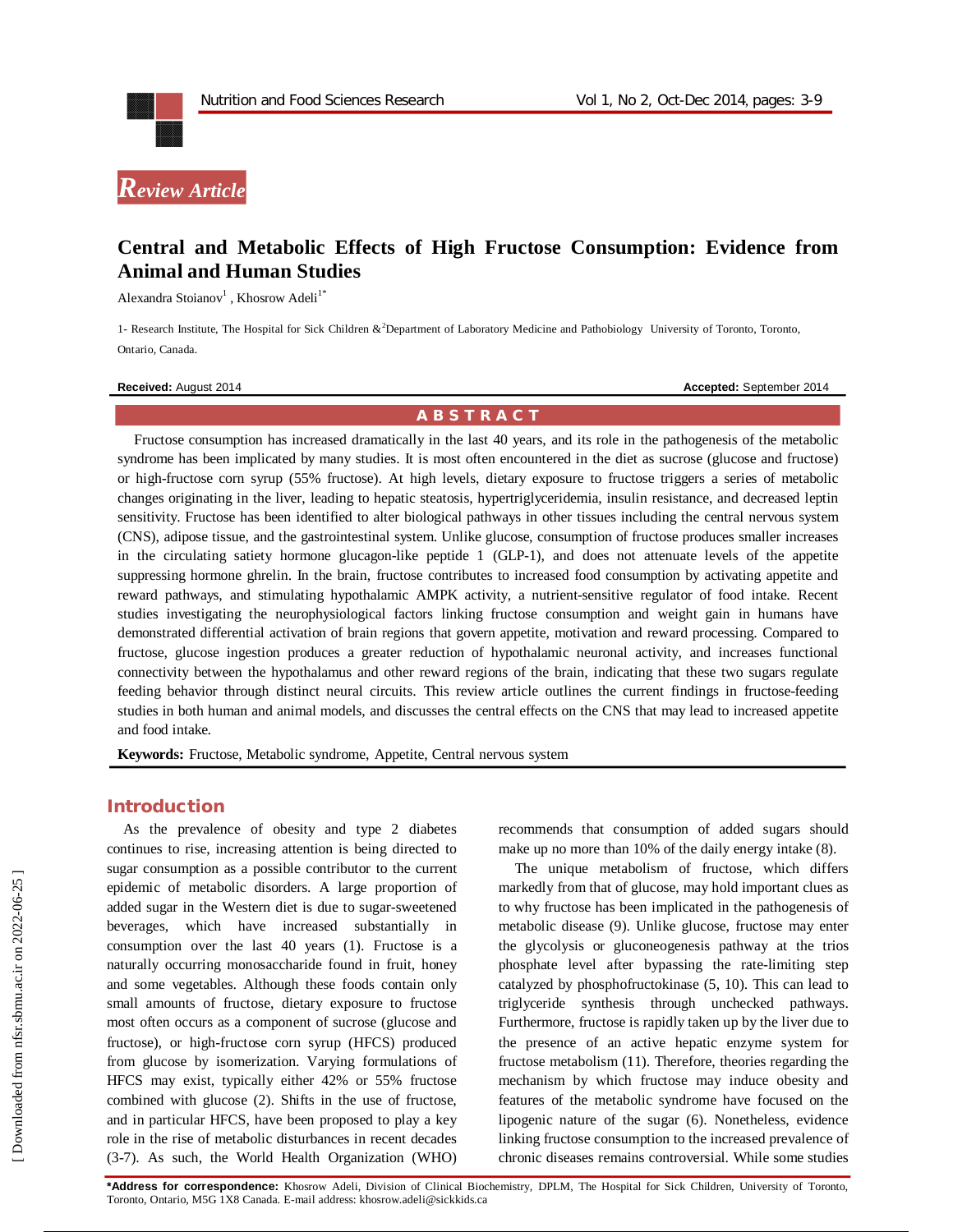report positive associations between fructose consumption and metabolic disorders (4, 7, 12, 13), others report no such links between fructose consumption and components of the disease (14).

More recently, studies have focused on the role of fructose in regulating appetite and metabolism. Emerging evidence suggests that fructose may exert unique effects on the brain that differ from those of glucose. The effects of fructose on the endocrine regulators of energy metabolism and food intake are beginning to be unraveled (6). The aim of this review article/work is to highlight the current findings from fructose-feeding studies in both human and animal models, and to describe the mechanisms by which fructose may act on the central nervous system (CNS) to lead to increased appetite and food intake.

#### **Fructose and Metabolic Syndrome**

Early studies by Hwang *et al*. reported that rats, which consumed high doses of fructose (50-60%), exhibited insulin resistance, hypertriglyceridemia and hypertension (15). Since then, fructose-fed animals have been used as models for investigating acquired systolic hypertension, hepatic steatosis, and the metabolic syndrome (16-18). Studies in rodent models have shown that excess fructose intake (68% calories as sucrose) led to metabolic changes independent of increased adiposity (19). These mice developed insulin resistance, hypertriglyceridemia, and increased hepatic triglyceride content. While diets containing 68% calories from sucrose do not reflect average human consumption, recent animal studies have focused on fructose concentrations that more closely resemble an average human diet (10% w/v). These studies and others continue to demonstrate that fructose induces adverse metabolic consequences such as insulin resistance and altered lipid metabolism in both animal models and humans (7, 20, 21).

In humans, assessing the adverse effects of fructose consumption may pose additional challenges. One of the arguments surrounding fructose relates to the difficulty of separating the effects associated with consumption of excess calories from those associated with increased intake of fructose alone. In addition, long-term studies are difficult to conduct, and the results may be further confounded by differences in diet composition, metabolic status and individual variation. A common finding of the human studies conducted to date is alterations in lipid metabolism. In both animals and humans, excessive fructose consumption induces *de novo* lipogenesis (DNL) through activation of the sterol regulatory element-binding protein-1c (SREBP-1c) and the carbohydrate responsive element-binding protein (ChREBP) (5, 6, 22, 23). Nevertheless, many studies in this area suggest that the contribution of fructose to free fatty acid (FFA) and very low-density lipoprotein (VLDL) production may be small (24). For example, no differences in the liver fat were observed in the healthy individuals fed 1g/kg of fructose (25) compared with the subjects consumed 30% of their required energy from fructose over a 4-week period (26). Even so, other studies have reported that increases in hepatic DNL (27) and ectopic fat deposition in the liver (28) were observed following excess fructose consumption.

In a long-term study of overweight individuals, comparing the consumption of cola, isocaloric milk and a sugar-free drink for 6 months, the investigators reported increased liver fat, visceral adipose tissue, blood triglycerides and total cholesterol in the individuals who were fed sucrose-sweetened beverages (28). In this study, no differences in total fat mass were observed between the case and control groups. In a crossover study of healthy subjects with a family history of type 2 diabetes (at least one parent with the disease) compared to the age-matched controls, a high\_fructose diet increased fat deposition in both the liver and muscles (29). Both groups also exhibited increased fasting VLDL triacylglycerols (TGs) and decreased insulin sensitivity, though the changes in VLDL TGs were greater in the individuals with a family history of diabetes (29). In another study, overweight and obese subjects who consumed fructose-sweetened beverages for 10 weeks had significant increases in visceral adiposity and hepatic DNL compared to the group who consumed glucose-sweetened beverages (27). However, in a 4-week study comparing high-fructose with high-glucose diets in healthy subjects, although the fructose group displayed significant increase in circulating TGs, no treatment effects were observed for the liver fat, visceral fat, subcutaneous abdominal fat or intramyocellular lipids of the tibialis anterior (26). Metabolic conditions under which fructose, sucrose or HFCS increases risk factors for the metabolic disease clearly require further investigation.

## **Uric Acid**

Unlike glucose, the metabolism of fructose generates uric acid within the liver by depleting hepatic ATP. Early studies have indicated a rise in uric acid concentration following the fructose feeding (30); chronic fructose consumption results in elevated levels of both fasting and 24-hour uric acid (31, 32). Generation of uric acid is a proposed causative factor in the ability of fructose to induce features of the metabolic syndrome (7, 33, 34). Increased plasma uric acid levels are reported in fructosefed rats, and reducing the concentration of uric acid in these animals prevents the occurrence of hyperinsulinemia, hypertension and hypertriglyceridemia (35). Nevertheless, few studies in humans exist where fructose-containing sugars have been administered at doses realistically encountered in our diet. In a systematic review and metaanalysis of 18 controlled feeding trials, the authors concluded that the uric acid response to fructose feeding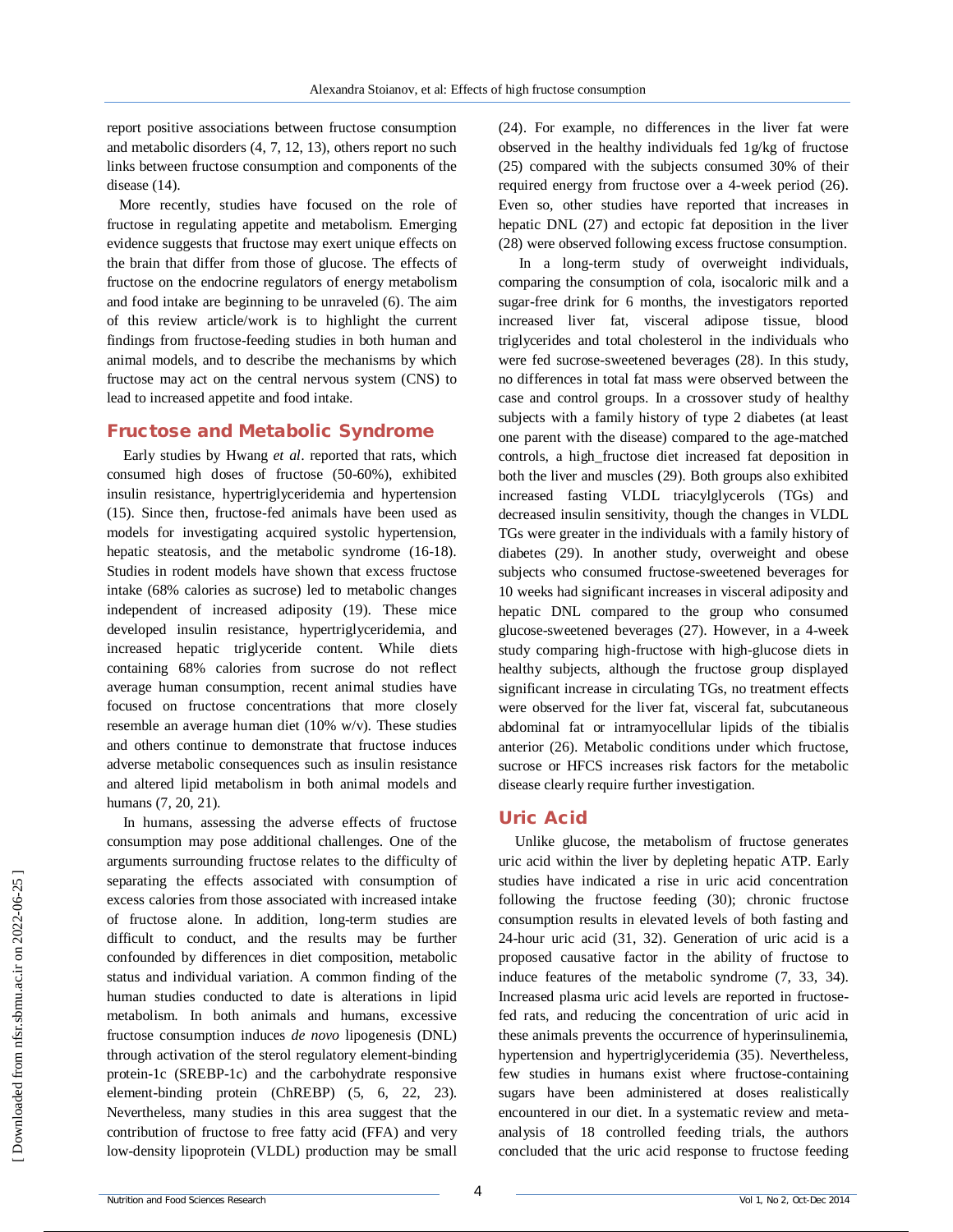differed between the isocaloric and hypercaloric diets (36). Whereas hypercaloric fructose supplementation resulted in a substantial increase in plasma uric acid level, diets in which fructose was exchanged for other carbohydrates had no effect on uric acid levels (36). In congruence with these findings, data from two cross-sectional studies of adult participants illustrated that dietary fructose intake was not associated with elevated plasma uric acid levels or risk of hyperuricemia (37, 38). In contrast, two prospective cohort studies, one in men and one in women, revealed that consumption of fructose-rich beverages was associated with increased levels of uric acid and risk of gout (39, 40). Compared to women, the men had a greater increase in the risk of gout with increased fructose consumption, likely reflecting the low incidence rate of gout in the female population. Similarly, evidence from the National Health and Nutrition Examination Survey (NHANES) has also linked soft drink intake with increased uric acid levels (41).

Hyperuricemia has been linked to hypertension in many studies, and recent evidence shows that elevated uric acid levels may be an independent predictor of the development of hypertension (42). In a randomized control trial of healthy individuals, administration of a high\_fructose diet (200 g fructose/day) for two weeks resulted in an increase in ambulatory blood pressure (34). This response was normalized with the concomitant administration of uric acid lowering drug (allopurinol), indicating that fructose consumption and the associated hyperuricemia resulted in elevated blood pressure (34). Despite these findings, evidence from the recent systematic review and metaanalysis by Ha *et al*. revealed that fructose had no adverse effects on blood pressure (43). Neither hypercaloric nor energy-matched feeding studies have indicated any significant effects on blood pressure in humans (43). Further work is required to better understand the association between fructose consumption and hypertension.

## **Central Effects of Fructose**

Fructose has been found to alter biological pathways in other tissues including the CNS, adipose tissue, and the gastrointestinal system (5, 6). In the brain, both animal and human studies have indicated that fructose may disrupt endocrine signals involved in the regulation of energy metabolism. Leptin is a major regulator of energy homeostasis primarily derived from adipose tissue with central and peripheral effects on food intake and dietary substrate handling (44). Through both direct and indirect mechanisms, leptin reduces food reward (palatability) while augmenting the response to satiety signals. The gastric hormone, ghrelin, opposes the hypothalamic actions of insulin and leptin to stimulate food intake (45). In the acute setting, consumption of fructose in humans results in lower circulating insulin and leptin levels, and fails to suppress post-meal ghrelin levels as effectively as glucose, suggesting that fructose impairs energy balance signaling, and leads to decreased satiety (46). The observed decrease in leptin secretion associated with fructose consumption is supported by the/this evidence that insulin-mediated glucose metabolism plays a role in regulating leptin release (47). Conversely, long-term fructose feeding has been reported to induce hyperleptinemia in humans (25). In fructose-fed rats, increases in both leptin and ghrelin have been reported, indicating the development of leptin resistance upon high-fructose feeding (6, 48). In response to both leptin injection and a high-fat diet, prolonged maintenance of rats on a high-fructose diet resulted in leptin resistance in the absence of increased body weight or circulating leptin levels (49). This finding implies that leptin resistance precedes development of obesity, and may be an early feature of fructose-induced metabolic disorders.

Fuel sensing and appetite are controlled by the hypothalamus. A number of peripheral signals act in the brain to regulate food intake over time, a process known as energy homeostasis (45). Unlike glucose, which suppresses food intake (50, 51), fructose administered centrally at hyperphysiological doses induces increased feeding (6, 50, 52). This difference is attributed to the inverse effect on the level of hypothalamic malonyl-CoA between the two sugars (52). In the brain, malonyl-CoA is a key intermediate that serves to modulate energy balance by signaling the anorexigenic-orexigenic neuropeptide system to suppress food intake (6). In the CNS, bypassing the ratelimiting step of glycolysis catalyzed by phosphofructokinase allows fructose to be metabolized more quickly than glucose. As a consequence of the rapid consumption of ATP by 2-ketohexokinase to phosphorylate fructose, centrally-administered fructose leads to a decrease in ATP. Decreased ATP levels are associated with an increase in AMP levels, activation of AMP kinase (AMPK), inactivation of acetyl-CoA carboxylase (ACC) and lowered malonyl-CoA concentration, thus leading to increased food intake. Moreover, central administration of fructose impairs the appetite suppressing effects of the glucagon-like peptide 1 receptor (GLP-1R) (53). The mechanism by which GLP-1R reduces food intake involves inhibition of central AMPK, and fructose counteracts the inhibition of hypothalamic AMPK by GLP-1R agonists (53). In contrast to the effects of centrally-administered fructose, fructose consumed as an oral sugar solution showed no difference in food intake when compared with either glucose or sucrose solutions in human subjects (54); all of the three sugars showed similar effects on food consumption when provided to animals in drinking water (48). Interestingly, intermittent exposure to fructose resulted in bingeing behavior in rats, where bingeing was defined as consumption of a large sugar meal within the first hour of food presentation (55). In this study, fructose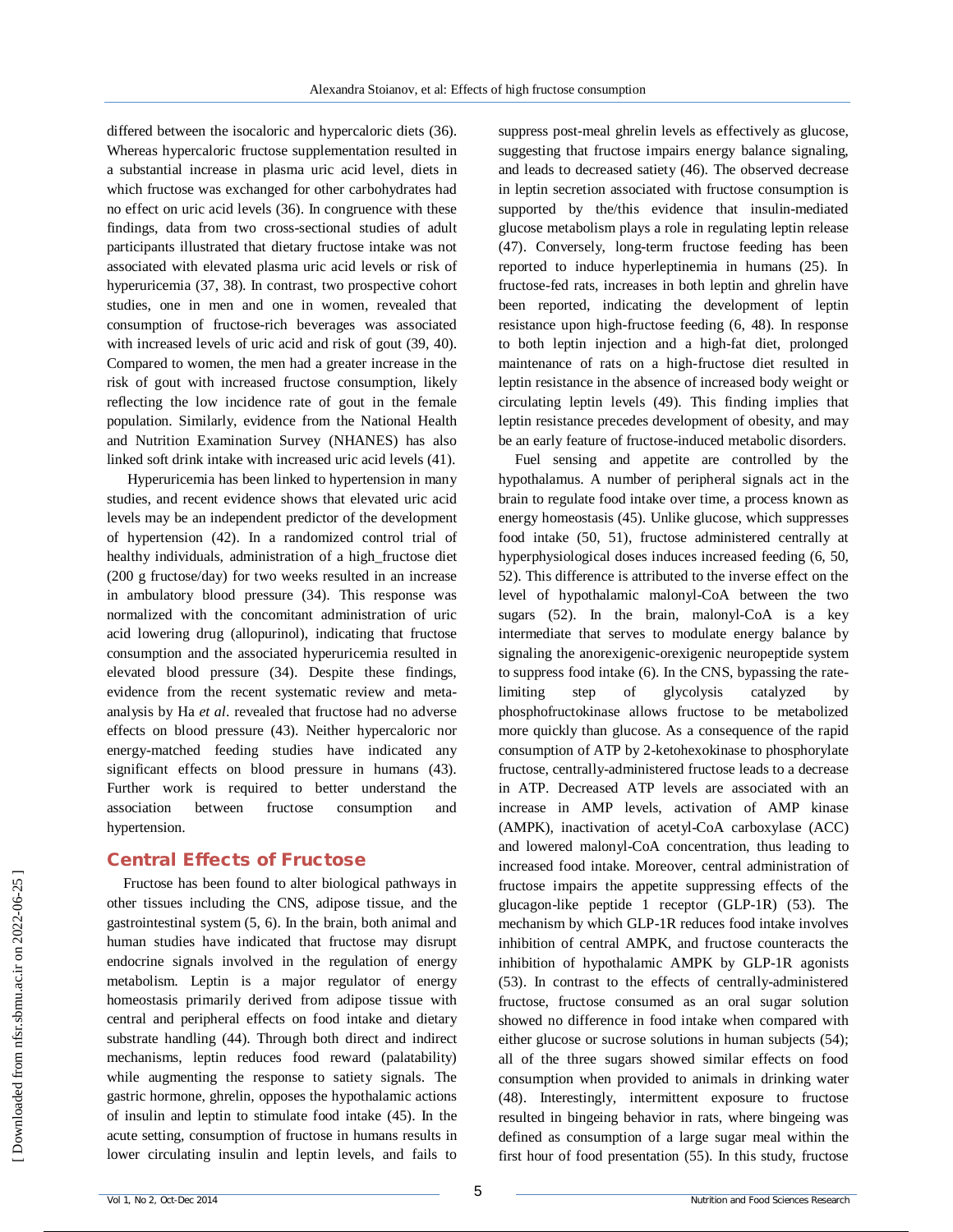bingeing was shown to alter the activity of neurons in the nucleus accumbens (NA) shell and orexin neurons in the lateral hypothalamus/perifornical area, areas of the brain containing pleasure-driven mechanisms.

Several studies have indicated that changes in the hypothalamic malonyl-CoA expression are associated with changes in the expression of appetite-regulating neuropeptides α-melanocyte-stimulating hormone (α-MSH), cocaine- and amphetamine-regulated transcript (CART), proopiomelanocortin (POMC), neuropeptide Y (NPY) and agouti-related peptide (AgRP) (51, 56-58). In the food deprived-state, the orexigenic neuropeptides (NPY and AgRP) are expressed at high levels, whereas the anorexigenic neuropeptides (α-MSH, CART and POMC) are expressed at low levels (51). This pattern is reversed upon refeeding. In fasted mice, centrally-administered glucose decreases the expression of NPY and AgRP in the hypothalamus, and increases the expression of α-MSH, POMC and CART (51, 52). When glucose-treated mice are provided access to food, food intake is significantly reduced within 30 minutes following infusion (51). On the other hand, centrally-administered fructose decreases POMC mRNA, suggesting a rise in food intake (52). However, this effect is dependent on the ability of fructose to cross the blood-brain barrier. Fructose feeding has been demonstrated to increase the expression of fructosesensitive glucose transporter (Glut5) in the brains of adult rats (59). Moreover, fructose is metabolized in microglia of the hippocampus (59) and Purkinje cells in the cerebellum (60); others have indicated that fructose administered systemically may cross the blood-brain barrier, and undergo metabolism in the hypothalamus (61, 62).

More recently, animal studies investigating the CNS effects of fructose on appetite control have been extended to humans. Using the arterial spin labeling of functional magnetic resonance imaging (fMRI) technique, Page *et al*. (63) measured the cerebral blood flow in adult subjects before and after consumption of either a glucose or fructose preparation. Notably, the hypothalamic cerebral blood flow, an indirect marker of neuronal activation, was markedly different following fructose ingestion when compared to glucose. Whereas glucose ingestion was followed by a decrease in the hypothalamic activity (63- 65), ingestion of fructose not only failed to suppress the hypothalamic activity but also produced a small transient increase in the activity of this brain region (63). Moreover, consumption of fructose did not result in deactivation of the striatum, a response that normally occurs in association with satiety. The cortical structures (i.e. rostral anterior cingulate and anterior insula), implicated in higher-order control functions, also exhibited varying activation patterns following the ingestion of fructose and glucose (63). Contrary to the observations by Page *et al*., Purnell *et al*. did not detect significant changes in the hypothalamic activity during the intravenous administration of either glucose or fructose (66). In this study, however, glucose and fructose doses were relatively small, and were administered intravenously; thus, differences in study design may explain the discrepant findings. In contrast to the hypothalamic findings, Purnell *et al*. did detect an increase in cortical activity during the glucose infusion and a decrease in cortical activity with fructose infusion (66). Taken together, these findings show that exposure of the human brain to fructose promotes increased food intake by modulating the brain regions involved in appetite regulation and feeding behavior.

The limbic structures central to the motivation-reward systems associated with the hedonic drive to eat are the ventral tegmental area (VTA) and NA, with inputs from other brain regions such as the striatum, amygdala, orbitofrontal cortex, insula and hippocampus (45). Although the neural circuitry regulating the food reward pathway is not completely understood, dopamine neurotransmission within the mesolimbic dopaminergic system appears to be an essential component of this process (67, 68). Specifically, dopamine signaling from the VTA to the NA in the ventral striatum mediates appetite-motivated behavior (69). When palatable foods such as sucrose are consumed, more dopamine is released from the NA (70). Obesity, however, is associated with decreased availability of striatal dopamine D2 receptors in humans (71). In fact, dopamine antagonists increase appetite, energy intake and weight gain. Both insulin and leptin have been found to modulate brain reward circuitry (72). Insulin acts centrally to diminish reward for food in animals (73), and leptin administered directly to the VTA decreases food intake in the acute setting (74). Insulin resistance induced by chronic fructose consumption may increase the drive to eat, as elevated circulating insulin levels in obese animals are associated with altered levels of dopamine release and clearance (75). Furthermore, hyperinsulinemia interferes with leptin signaling, contributes to leptin resistance (76), and is associated with greater energy intake (77). Lastly, consumption of either fructose or sucrose, but not glucose, upregulates the hypothalamic endocannabinoid receptor messenger RNA, corresponding with increased food intake. Endocannabinoids are involved in regulating the intake of sweet foods and drinks. This finding suggests that it is the fructose component of sucrose that activates reward pathways in the brain (48).

## **Fructose and Other Diseases**

In addition to the association between excess dietary fructose and metabolic disorders, the adverse effects of its consumption have been extended to other diseases such as cancer (78) and Alzheimer's disease (79). For example, results from animal studies suggest that fructose may be linked to impaired memory and a decline in cognitive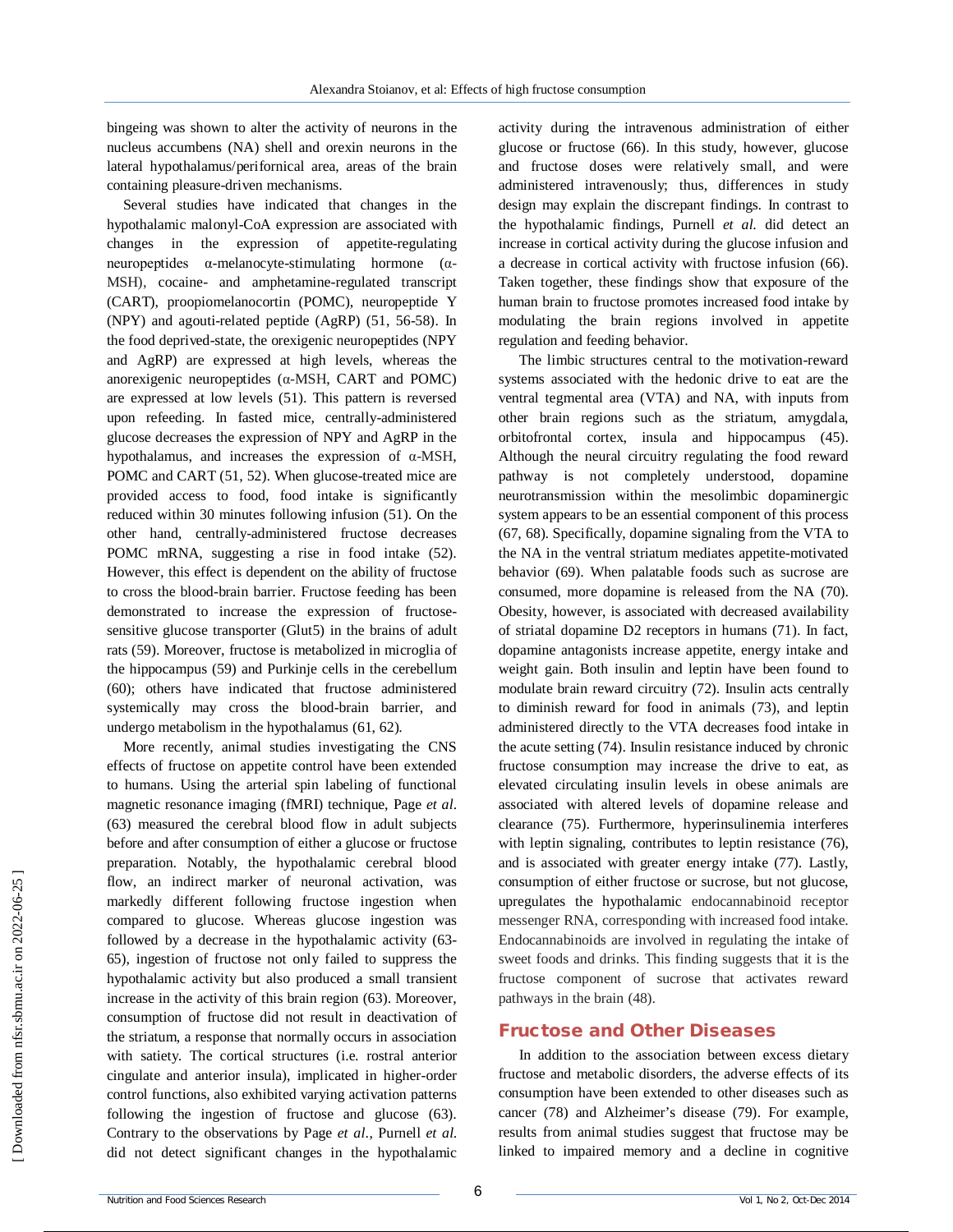function (80, 81). In humans, high intake of added sugar, but not natural fructose from fruits and vegetables, was associated with decreased cognitive performance in middle-aged and older Puerto Rican adults (82). Furthermore, emerging evidence suggests that high fructose intake during pregnancy contributes to metabolic dysfunction in both the mother and fetus (83).

#### **Conclusions**

In summary, the adverse metabolic effects following fructose consumption continue to be recognized. Evidence has uncovered some of the mechanisms through which fructose exerts its effects on the CNS to disrupt energy metabolism, and lead to increased food intake. However, data supporting the weight-increasing effect of fructose remain inconsistent. Long-term trials with controlled exposure and dosage levels are required to help us further unravel the mechanisms linking high-fructose consumption and its adverse health risks.

#### **References**

- 1. Lakhan SE, Kirchgessner A. The emerging role of dietary fructose in obesity and cognitive decline. Nutr J 2013; 12: 114.
- 2. White JS. Straight talk about high-fructose corn syrup: what it is and what it ain't. Am J Clin Nutr 2008; 88(6): 1716S-1721S.
- 3. Tappy L, Lê KA. Metabolic effects of fructose and the worldwide increase in obesity. Physiol Rev 2010; 90(1): 23-46.
- 4. Kelishadi R, Mansourian M, Heidari-Beni M. Association of fructose consumption and components of metabolic syndrome in human studies: a systematic review and meta-analysis. Nutrition 2014; 30(5): 503-10.
- 5. Rutledge AC, Adeli K. Fructose and the metabolic syndrome: pathophysiology and molecular mechanisms. Nutr Rev 2007; 65(6 Pt 2): S13-23.
- 6. Dekker MJ<sup>1</sup>, Su Q, Baker C, Rutledge AC, Adeli K. Fructose: a highly lipogenic nutrient implicated in insulin resistance, hepatic steatosis, and the metabolic syndrome. Am J Physiol Endocrinol Metab 2010; 299(5): E685-94.
- 7. Miller A, Adeli K, Dietary fructose and the metabolic syndrome. Curr Opin Gastroenterol 2008; 24(2): 204-9.
- 8. Erik E. J. G. Aller ,Itziar Abete, Arne Astrup , J. Alfredo Martinez , Marleen A. van Baak., Starches, sugars and obesity. Nutrients; 2011; 3(3): 341-69.
- 9. Mayes P.A., Intermediary metabolism of fructose. Am J Clin Nutr 1993; 58(suppl): 754S-765S
- Underwood A.H, Newsholme E.A. Properties of phosphofructokinase from rat liver and their relation to the control of glycolysis and gluconeogenesis Biochem J 1965; 95: 868-75.
- 11. Topping DL, Mayes PA. The concentration of fructose, glucose and lactate in the splanchnic blood vessels of rats absorbing fructose. Nutr Metab 1971; 13(6): 331-8.
- 12. Vartanian L.R, Schwartz M.B. Brownell K.D, Effects of soft drink consumption on nutrition and health: a systematic review and meta-analysis. Am J Public Health 2007; 97(4): 667-75.
- 13. Aeberli I, Hochuli M, Gerber PA, Sze L, Murer SB, Tappy L, Spinas GA, Berneis K . Moderate amounts of fructose consumption impair insulin sensitivity in healthy young men: a randomized controlled trial. Diabetes Care. 2013 Jan;36(1):150- 6.
- 14. Sun SZ<sup>1</sup>, Anderson GH, Flickinger BD, Williamson-Hughes PS, Empie MW .Fructose and non-fructose sugar intakes in the US population and their associations with indicators of metabolic syndrome. Food Chem Toxicol 2011; 49(11): 2875-82.
- 15. Hwang IS, Ho H, Hoffman BB, Reaven GM. Fructose-induced insulin resistance and hypertension in rats. Hypertension, 1987;10(5): 512-6.
- 16. Allen, R.J, Leahy J.S , Some effects of dietary dextrose, fructose, liquid glucose and sucrose in the adult male rat. Br J Nutr, 1966; 20(2): 339-47.
- 17. Linda T. Tran ئ Violet G. Yuen ئ John H. McNeill, The fructose-fed rat: a review on the mechanisms of fructoseinduced insulin resistance and hypertension. Mol Cell Biochem, 2009; 332(1-2): 145-59.
- 18. Qiaozhu Su , Chris Baker , Patricia Christian , Mark Naples , Xuedong Tong , Kezhong Zhang , Miklos Santha , Khosrow Adeli ., Hepatic mitochondrial and ER stress induced by defective PPARalpha signaling in the pathogenesis of hepatic steatosis. Am J Physiol Endocrinol Metab, 2014. 306(11): E1264-73.
- 19. Pagliassotti M J, Prach PA, Koppenhafer TA, Pan DA. Changes in insulin action, triglycerides, and lipid composition during sucrose feeding in rats. Am J Physiol 1996; 271(5): R1319-R1326.
- 20. Pagliassotti, M. JPrach . P.A , Quantity of sucrose alters the tissue pattern and time course of insulin resistance in young rats. Am J Physiol 1995; 269(3): R641-646.
- 21. Axelsen L N, Lademann J B, Petersen G S, Holstein-Rathlou NH, Ploug T, Prats T, et al., Cardiac and metabolic changes in long-term high fructose-fat fed rats with severe obesity and extensive intramyocardial lipid accumulation. Am J Physiol Regul Integr Comp Physiol 2010; 298(6): R1560-1570.
- 22.Matsuzaka T, Shimano H, Yahagi N, Amemiya-Kudo M, Okazaki H, Tamura Y, et al., Insulin-independent induction of sterol regulatory element-binding protein-1c expression in the livers of streptozotocin-treated mice. Diabetes 2004; 53(3): 560- 9.
- 23.Faeh D, Minehira K, Schwarz J, Periasami R, Seongsu P,Tappy L. Effect of fructose overfeeding and fish oil administration on hepatic de novo lipogenesis and insulin sensitivity in healthy men. Diabetes 2005; 54(7): 1907-13.
- 24. Hellerstein MK, Schwarz JM, Neese RA. Regulation of hepatic de novo lipogenesis in humans. Annu Rev Nutr 1996;16:523- 57.
- 25. Kim-Anne Leˆ, David Faeh, StettlerR, Michael Ith, KreisR, Vermathen P. A 4-wk high-fructose diet alters lipid metabolism without affecting insulin sensitivity or ectopic lipids in healthy humans. Am J Clin Nutr 2006; 84(6): 1374-79.
- 26. Silbernagel G, Machann J, Unmuth S, Schick F, Norbert Stefan F, Häring H. Effects of 4-week very-high-fructose/glucose diets on insulin sensitivity, visceral fat and intrahepatic lipids: an exploratory trial. Br J Nutr 2011; 106(1): 79-86.
- 27. Stanhope KL, Schwarz JM, Keim NL, Griffen ST, Bremer AA, Graham JL, et al. Consuming fructose-sweetened, not glucosesweetened, beverages increases visceral adiposity and lipids and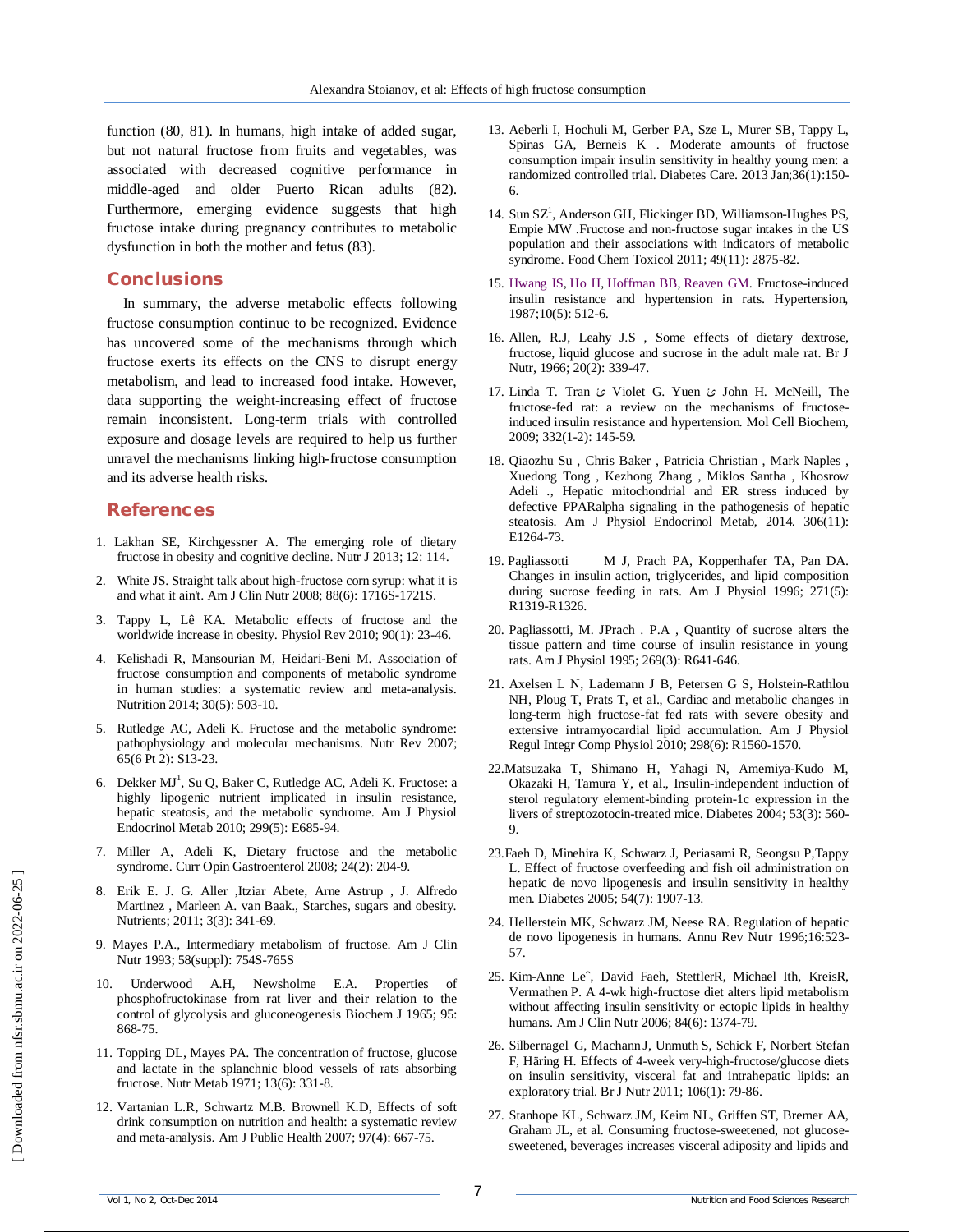decreases insulin sensitivity in overweight/obese humans. J Clin Invest 2009; 119(5): 1322-34.

- 28.Maersk M, Belza A, Stødkilde-Jørgensen H, Ringgaard S, Chabanova E, Thomsen H, et al. Sucrose-sweetened beverages increase fat storage in the liver, muscle, and visceral fat depot: a 6-mo randomized intervention study. Am J Clin Nutr 2012; 95(2): 283-9.
- 29. Leˆ KM, Ith M, Kreis R, Faeh D, Bortolott M, Tran C, et al., Fructose overconsumption causes dyslipidemia and ectopic lipid deposition in healthy subjects with and without a family history of type 2 diabetes. Am J Clin Nutr 2009; 89(6): 1760-5.
- 30.Perheentupa J, Raivio K., Fructose-induced hyperuricaemia. Lancet, 1967. 2(7515): p. 528-31.
- 31. Reiser S, Powell AS, Scholfield D J, Panda P, Ellwood K C, Canary JJ Blood lipids, lipoproteins, apoproteins, and uric acid in men fed diets containing fructose or high-amylose cornstarch. Am J Clin Nutr 1989; 49(5): 832-9.
- 32. Cox cl, Stanhope kl, Schwarz JM, Graham JL, Hatcher B, Griffen SC,et al. Consumption of fructose- but not glucosesweetened beverages for 10 weeks increases circulating concentrations of uric acid, retinol binding protein-4, and gamma-glutamyl transferase activity in overweight/obese humans. Nutr Metab (Lond), 2012; 9(1): 68.
- 33. Heinig M, Johnson R.J, Role of uric acid in hypertension, renal disease, and metabolic syndrome. Cleve Clin J Med 2006; 73(12): 1059-64.
- 34.Perez-Pozo SE, Schold J, Nakagawa T, Sánchez-Lozada LG, Johnson RJ, Lillo JL.Excessive fructose intake induces the features of metabolic syndrome in healthy adult men: role of uric acid in the hypertensive response. Int J Obes (Lond), 2010. 34(3): 454-61.
- 35. Nakagawa T, Hu H, Zharikov S, Tuttle KR, Short R A, et al. A causal role for uric acid in fructose-induced metabolic syndrome. Am J Physiol Renal Physiol 2006; 290(3): F625-31.
- 36. Wang DD, Sievenpiper JL, de Souza RJ, Chiavaroli L, Ha V, Cozma AI, et al., The effects of fructose intake on serum uric acid vary among controlled dietary trials. J Nutr 2012; 142(5): 916-23.
- 37. Zgaga L, Theodoratou E, Kyle J, Farrington SM, Agakov F, Tenesa, et al., The association of dietary intake of purine-rich vegetables, sugar-sweetened beverages and dairy with plasma urate, in a cross-sectional study. PLoS One, 2012. 7(6): p. e38123.
- 38. Sun SZ, Flickinger BD, Williamson-Hughes PS, Empie MW. Lack of association between dietary fructose and hyperuricemia risk in adults. Nutr Metab (Lond) 2010; 7: 16.
- 39. Choi HK, Curhan G. Soft drinks, fructose consumption, and the risk of gout in men: prospective cohort study. BMJ 2008; 336(7639): . 309-12.
- 40. Choi  $HK<sup>1</sup>$ , Willett W, Curhan G. Fructose-rich beverages and risk of gout in women. JAMA 2010. 304(20): 2270-8.
- 41. Choi JW, Ford ES, Gao X, Choi HK. Sugar-sweetened soft drinks, diet soft drinks, and serum uric acid level: the Third National Health and Nutrition Examination Survey. Arthritis Rheum 2008; 59(1): 109-16.
- 42.Feig DI, Madero M, Jalal DI, Sanchez-Lozada LG, Johnson RJ. Uric acid and the origins of hypertension. J Pediatr, 2013. 162(5): 896-902.
- 43. Ha V, Sievenpiper JL, de Souza RJ, Chiavaroli L, Wang DD, Cozma AI, et al., Effect of fructose on blood pressure: a

systematic review and meta-analysis of controlled feeding trials. Hypertension 2012; 59(4): 787-95.

- 44. Bluher S, Mantzoros CS. Leptin in humans: lessons from translational research. Am J Clin Nutr 2009;. 89(3): 991S-997S.
- 45. Morton GJ, Cummings DE, Baskin DG, Barsh GS, Schwartz MW. Central nervous system control of food intake and body weight. Nature 2006; 443(7109): 289-95.
- 46. Teff KL, Elliott SS, Tschöp M, Kieffer TJ, Rader D, Heiman M, et al., Dietary fructose reduces circulating insulin and leptin, attenuates postprandial suppression of ghrelin, and increases triglycerides in women. J Clin Endocrinol Metab 2004; 89(6): 2963-72.
- 47. Mueller WM<sup>1</sup>, Gregoire FM, Stanhope KL, Mobbs CV, Mizuno TM, Warden CH, et al., Evidence that glucose metabolism regulates leptin secretion from cultured rat adipocytes. Endocrinology 1998; 139(2): 551-8.
- 48. Lindqvist A, Baelemans A, Erlanson-Albertsson C, Effects of sucrose, glucose and fructose on peripheral and central appetite signals. Regul Pept 2008; 150(1-3): 26-32.
- 49. Shapiro A<sup>1</sup>, Mu W, Roncal C, Cheng KY, Johnson RJ, Scarpace PJ. Fructose-induced leptin resistance exacerbates weight gain in response to subsequent high-fat feeding. Am J Physiol Regul Integr Comp Physiol 2008; 295(5): R1370-5.
- 50. Miller CC, Martin RJ, Whitney ML, Edwards GL. Intracerebroventricular injection of fructose stimulates feeding in rats. Nutr Neurosci 2002;5(5):359-62.
- 51. Wolfgang MJ, Chohnan S, Cline G, Shulman G, Lane D. Regulation of hypothalamic malonyl-CoA by central glucose and leptin. Proc Natl Acad Sci U S A. 2007; 104(49): 19285-90.
- 52. Cha SH<sup>1</sup>, Wolfgang M, Tokutake Y, Chohnan S, Lane MD. Differential effects of central fructose and glucose on hypothalamic malonyl-CoA and food intake. Proc Natl Acad Sci U S A. 2008;105(44):16871-5.
- 53. Burmeister MA, Ayala J, Drucker DJ, Ayala JE. Central glucagon-like peptide 1 receptor-induced anorexia requires glucose metabolism-mediated suppression of AMPK and is impaired by central fructose. Am J Physiol Endocrinol Metab 2013; 304(7): E677-85.
- 54. Akhavan T, Anderson GH. Effects of glucose-to-fructose ratios in solutions on subjective satiety, food intake, and satiety hormones in young men. Am J Clin Nutr 2007;86(5): 1354-63.
- 55. Rorabaugh JM, Stratford JM, Zahniser NR. A relationship between reduced nucleus accumbens shell and enhanced lateral hypothalamic orexin neuronal activation in long-term fructose bingeing behavior. PLoS One 2014; 9(4): e95019.
- 56. Hu Z, Cha SH, Chohnan S, Lane MD. Hypothalamic malonyl-CoA as a mediator of feeding behavior. Proc Natl Acad Sci U S A 2003; 100(22): 12624-9.
- 57. Minokoshi Y, Alquier T, Furukawa N, Kim YB, Lee A, Xue B, et al., AMP-kinase regulates food intake by responding to hormonal and nutrient signals in the hypothalamus. Nature 2004; 428 (6982): 569-74.
- 58. Shimokawa T, Kumar MV, Lane MD. Lane, Effect of a fatty acid synthase inhibitor on food intake and expression of hypothalamic neuropeptides. Proc Natl Acad Sci U S A 2002; 99(1): 66-71.